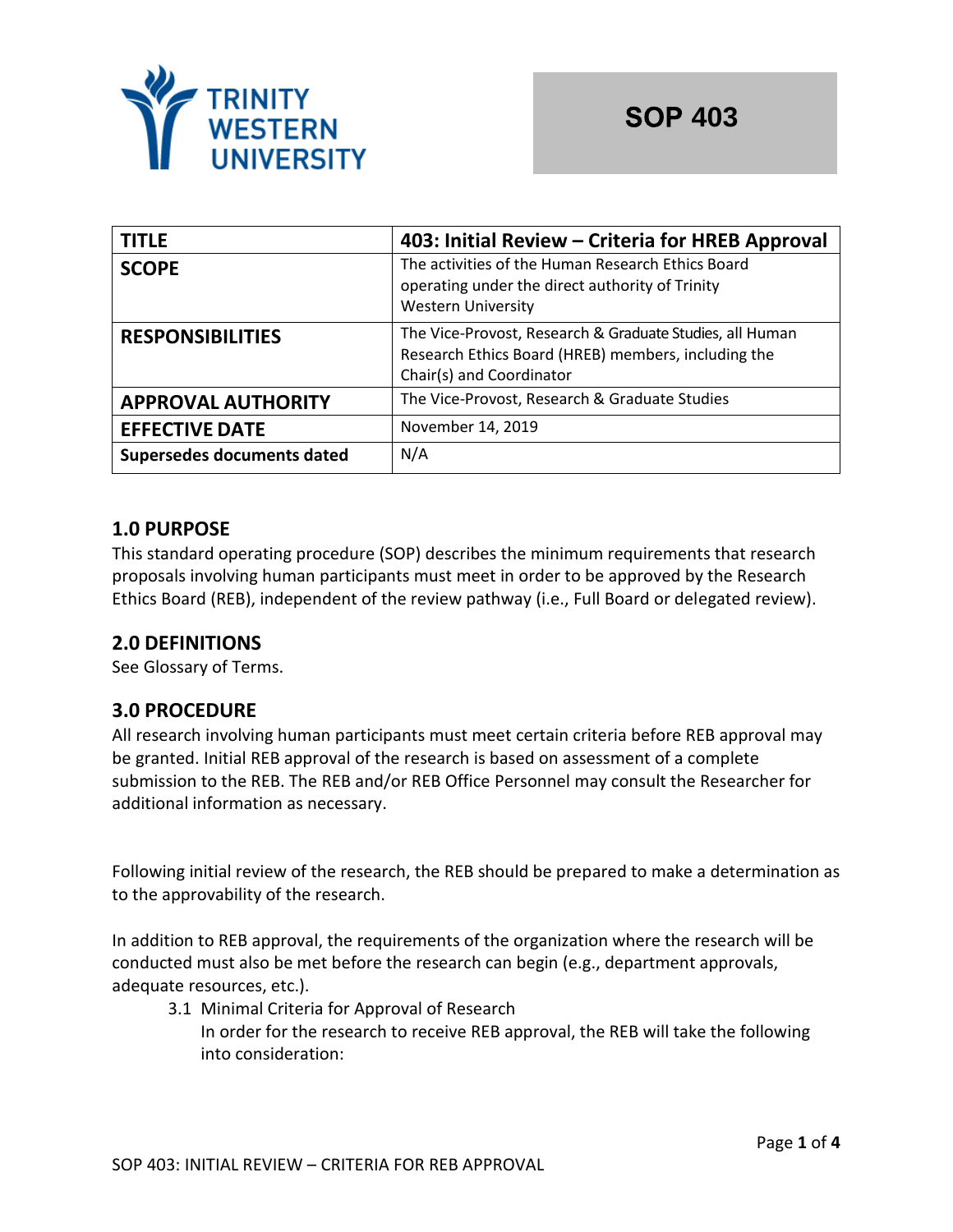

- 3.1.1 The application has been signed by the Researcher and, if applicable, by a designated Organizational Official, indicating that the Researcher has the qualifications to conduct the research;
- 3.1.2 Any potential conflicts of interest are declared and are managed appropriately to prevent any compromises to the safety or well-being of the participants or to the integrity of the data;
- 3.1.3 There is a state of clinical equipoise when there is a comparison of two or more treatment arms;
- 3.1.4 The research will generate knowledge that could be generalized and lead to improvements in health or well-being;
- 3.1.5 The methodology is scientifically sound and capable of answering the research question;
- 3.1.6 The risks to participants are minimized by:
	- Using procedures that are consistent with sound research design and that do not unnecessarily expose participants to risk, and
	- By using procedures already being performed on the participants for diagnostic or treatment purposes whenever appropriate;
- 3.1.7 The risks to participants are reasonable in relation to the anticipated benefits, if any, and the importance of the knowledge that will be generated;
- 3.1.8 The selection of participants is equitable. In making this assessment, the REB will take into account the purpose of the research and the research setting. The REB will consider the scientific and ethical reasons for including vulnerable populations, if applicable;
- 3.1.9 There are sound scientific and ethical reasons for excluding classes of persons who might benefit from the research;
- 3.1.10 When some or all of the participants, such as children, prisoners, the elderly, pregnant women, those with mental health issues, and those with diminished capacity for self-determination are likely to be vulnerable to coercion or undue influence, additional safeguards have been included in the research, and in the REB review process to protect the rights and welfare of these participants;
- 3.1.11 The amount and method of payment to participants is appropriate to ensure that there is no coercion or undue influence and that information regarding payment to participants including method, amounts and schedule is provided to participants when applicable;
- 3.1.12 Informed consent will be sought from each prospective participant or from the participant's legally authorized representative, in accordance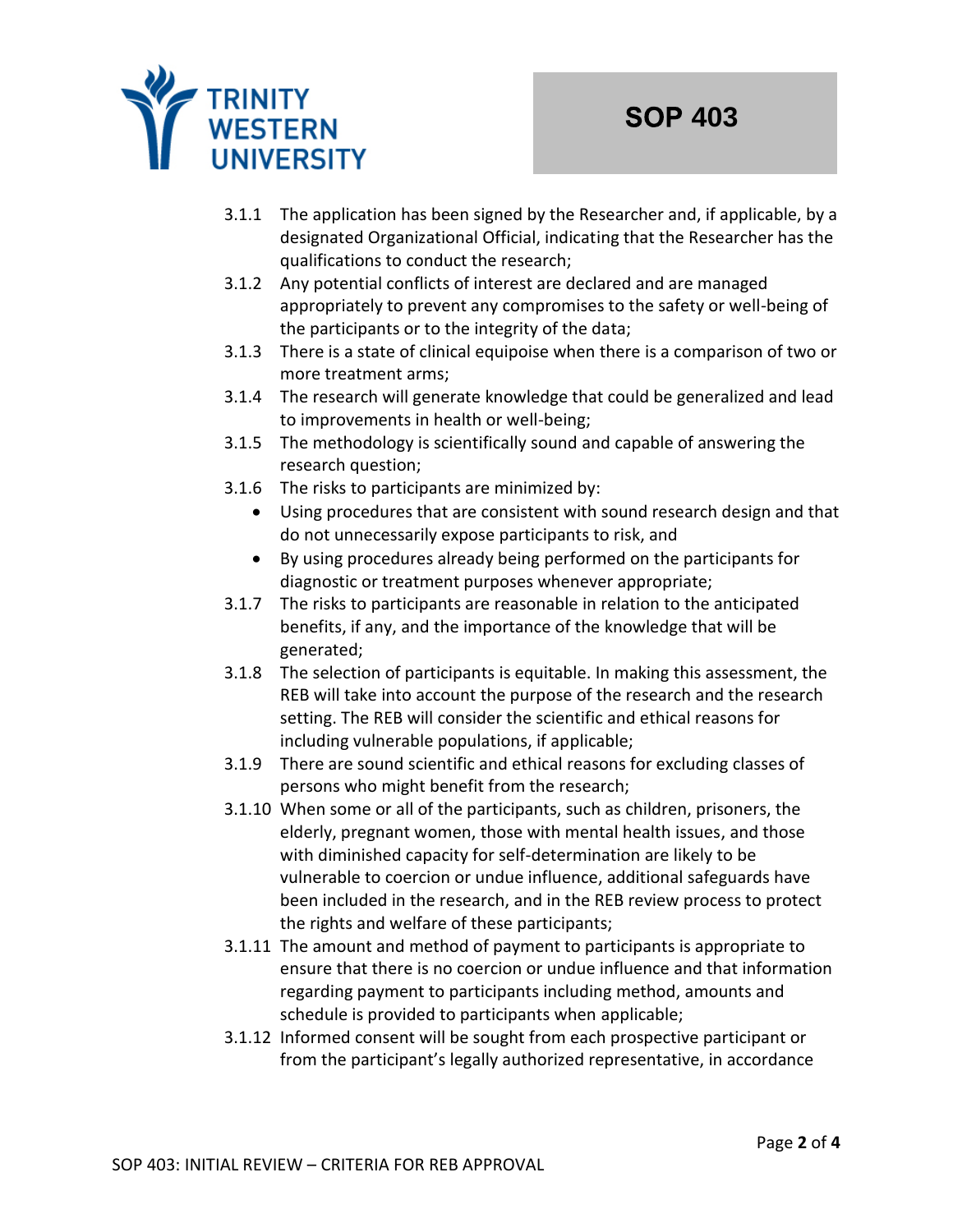

with and to the extent required, by applicable regulations and guidelines; $<sup>1</sup>$ </sup>

- 3.1.13 The informed consent form will accurately explain the research and contain the required elements of consent;
- 3.1.14 The informed consent process will be appropriately documented in accordance with the relevant regulations;
- 3.1.15 There will be provisions for on-going data and safety monitoring procedures that are appropriate to the size, complexity, phase, and level of risk of the research. The REB may recommend the use of a Data and Safety Monitoring Board (DSMB) to enhance participant protection;
- 3.1.16 There will be adequate provisions to protect the privacy of participants and to maintain the confidentiality of data;
- 3.1.17 There will be adequate provisions for continued access to the agent or device or adequate replacement of the test agent after the research is complete, when appropriate;
- 3.1.18 There will be adequate provisions for the timely publication and dissemination of the research results;
- 3.1.19 If applicable, the research has been or will be registered via an internationally recognized clinical trial registry and a registration number has been/will be submitted to the REB. If the research is not yet registered, the researcher shall provide the REB with the registration number upon registration.
- 3.2 Additional Criteria
	- 3.2.1 Studies proposing access to or collection of personal information require consideration of additional items to ensure the protection of the privacy of the personal information and to determine whether appropriate privacy legislation is adhered to;
	- 3.2.2 Additional criteria for research involving Aboriginal peoples in Canada, or research on materials related to human reproduction, or genetic research, or children, or prisoners, or pregnant women shall be applied when applicable in accordance with governing principles and/or Regulations.
- 3.3 Length of Approval Period
	- 3.3.1 The REB shall review research at periods appropriate to the degree of risk and at least annually;

<sup>&</sup>lt;sup>1</sup> See TCPS 2 Article 3.6 for a description of critical inquiry where permission is not required in order to engage an institution, organization, or other group in order to conduct research on them. <http://www.pre.ethics.gc.ca/eng/policy-politique/initiatives/tcps2-eptc2/chapter3-chapitre3/>